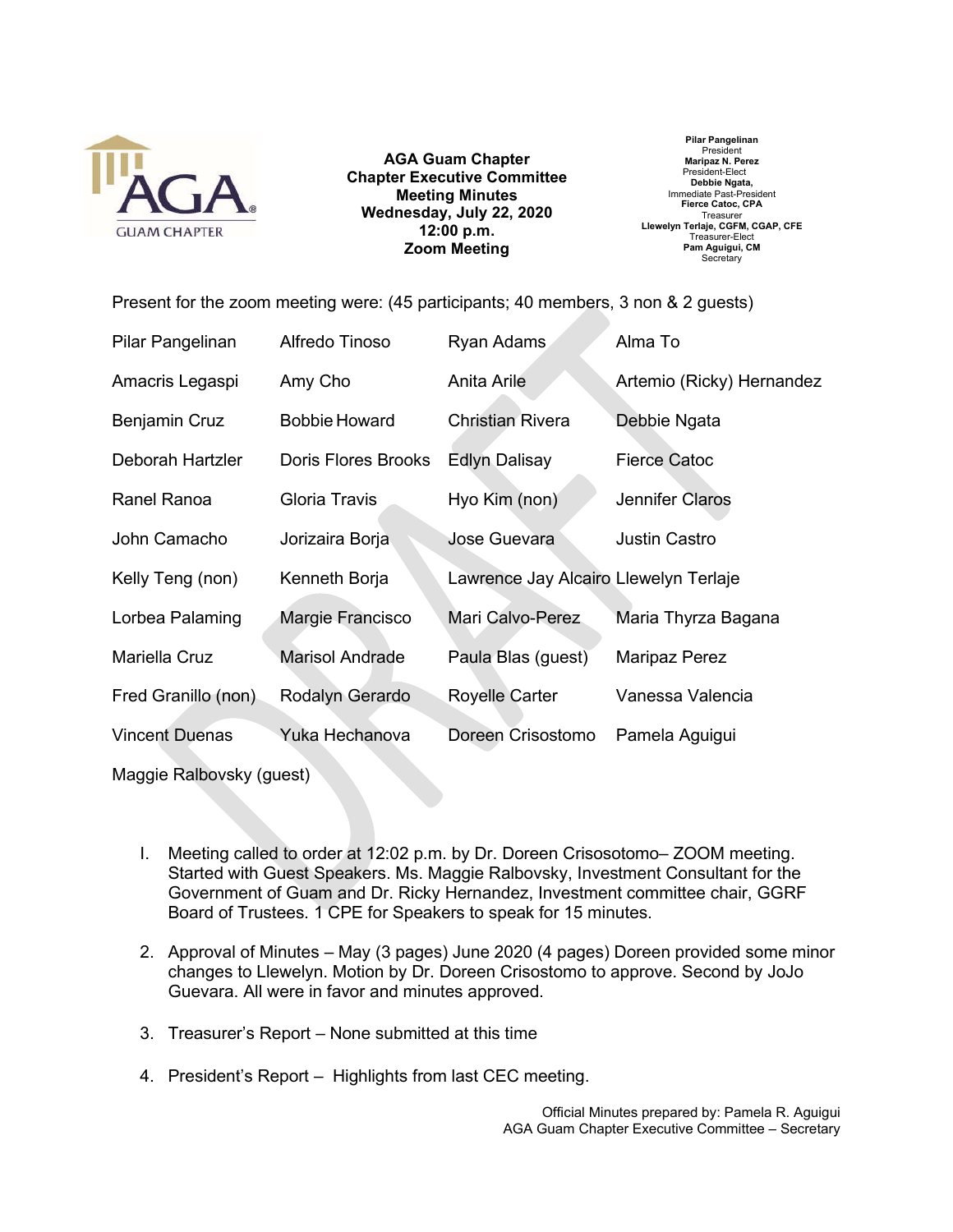- i. Membership Survey Able to conduct membership survey but not volume of responses. Decided to use membership survey received and tallied to create Strategic Plan due August 1, 2020. Another survey will be issued out later in the program year. Thanked those who responded to the survey.
- $\underline{\mathsf{ii}}$ . Next month Pilar to share Strategic Plan and ACE goals.<br>iii. 50<sup>th</sup> Anniversary Awards Planning Committee Nominatior
- 50<sup>th</sup> Anniversary Awards Planning Committee Nomination being accepted:
	- a. 1) GovGuam 50 under 40 Emerging Leaders Nominations end of month Vince and committee to decide who to include in this project
	- b. 2) Professor Phillips Accountability Award due August 21, 2020
- 5. Guest Speakers: Ms. Maggie Ralbovsky and Dr. Ricky Hernandez

PRESENTATION: GovGuam Retirement Fund Updates, Economic Outlook and Investments

## Maggie: PENSION PORTFOLIO VULNERABILITIES

Topics include:

Cost of Capital Q1 2020 Correction Factors

- c. Environmental Social Governance (ESG) Factor Incorporation are key considerations for institutional investor's long-term success.
- d. US 2018 Billion-Dollar Weather and Climate Disasters area (map)
- e. ESG analysis informs investment decisions based on financial metrics (revenue, cost, assets and liabilities and cost of capital)
- f. Dialing up ESG integration: ESG factors understand risk exposure, evaluate managers that walk the walk, manage risk for modest cost and leverage investments for impact
- g. Understand ESG Risk Exposure

Dr. Ricky Hernandez,

## Topics: GOVGUAM RETIREMENT FUND OVERVIEW

- a. Mission, Overviews and Plans under GovGuam Retirement Fund
	- a.1 Defined Benefit Plan (DB Plan)
	- a.2 Defined Contribution Retirement Plan (DC Plan)
	- a.3 Deferred Compensation Plan (457)
	- a.4 Defined Benefits Lite (DB 1.75)
- b. GovGuam Board of Trustees members No Treasurer at this time
- c. Participants in Retirement Plan Active Members 10,931; Retiree Members; 7,424; Inactive (non-contributing for DC Plan) and Inactive and Terminated for DB Plan 9667.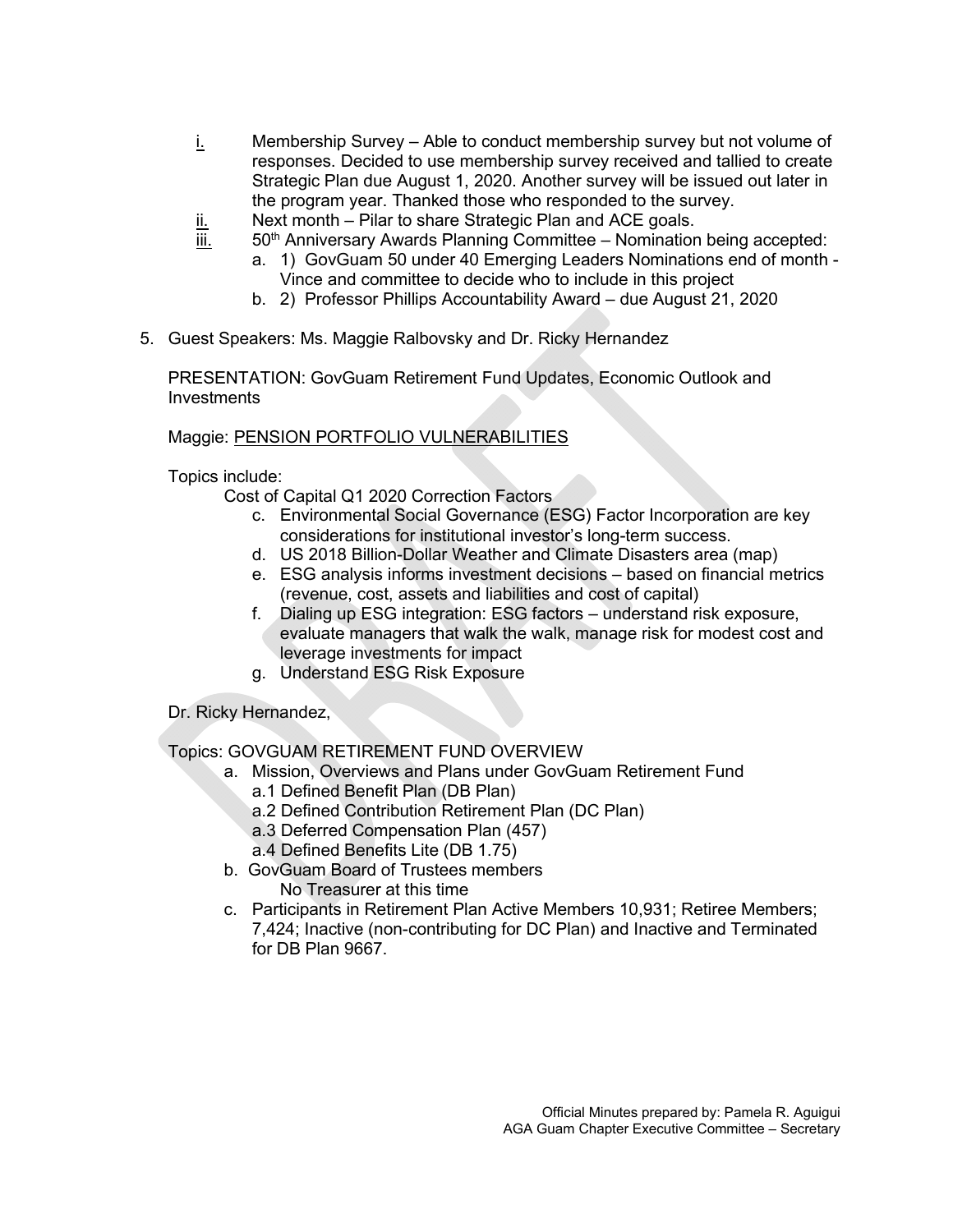Questions from the Participants: (Chat messages)

1) Why has the retirement fund decided to charge individuals who are Deferred Compensation for the MY Total Retirement fund?

Per Paula Blas from GovGuam Retirement stated letters were send out to members as an option. Manage accounts are for investments and services. Best interest not to put anyone in default by giving them options for 90 days to view before placing them permanently.

Pilar – Letters on enrollment in My Total Retirement (managed services). Notice to view account first and move after the 90 day period. Fees in place for both 401 and 457 inception. We can opt out before July 29.

- 2) How can we invest on municipal bonds? Per Maggie open brokerage account usually a bank would offer investment. Bonds non-taxable depends on jurisdiction. Two bonds issued on Guam recently. Use national bonds vice Guam bonds.
- 3) What is the retirement funds ESG's score? Maggie -Not sure what that means. Not passed ESG final version = work in progress.
- 4) What happens to contributions for employees that become inactive and do not reenter the Government of Guam?
- 5) When is APIPA? The Association of Pacific Islands Public Auditors August 3-14, 2020 Government Employees are free! Up to 16 session for 2 weeks up to 40 CPEs. Encourage CGFMs to attend for credit.
- 6. Other Matters



i. July Anniversaries – congratulations to the following:

Official Minutes prepared by: Pamela R. Aguigui AGA Guam Chapter Executive Committee – Secretary